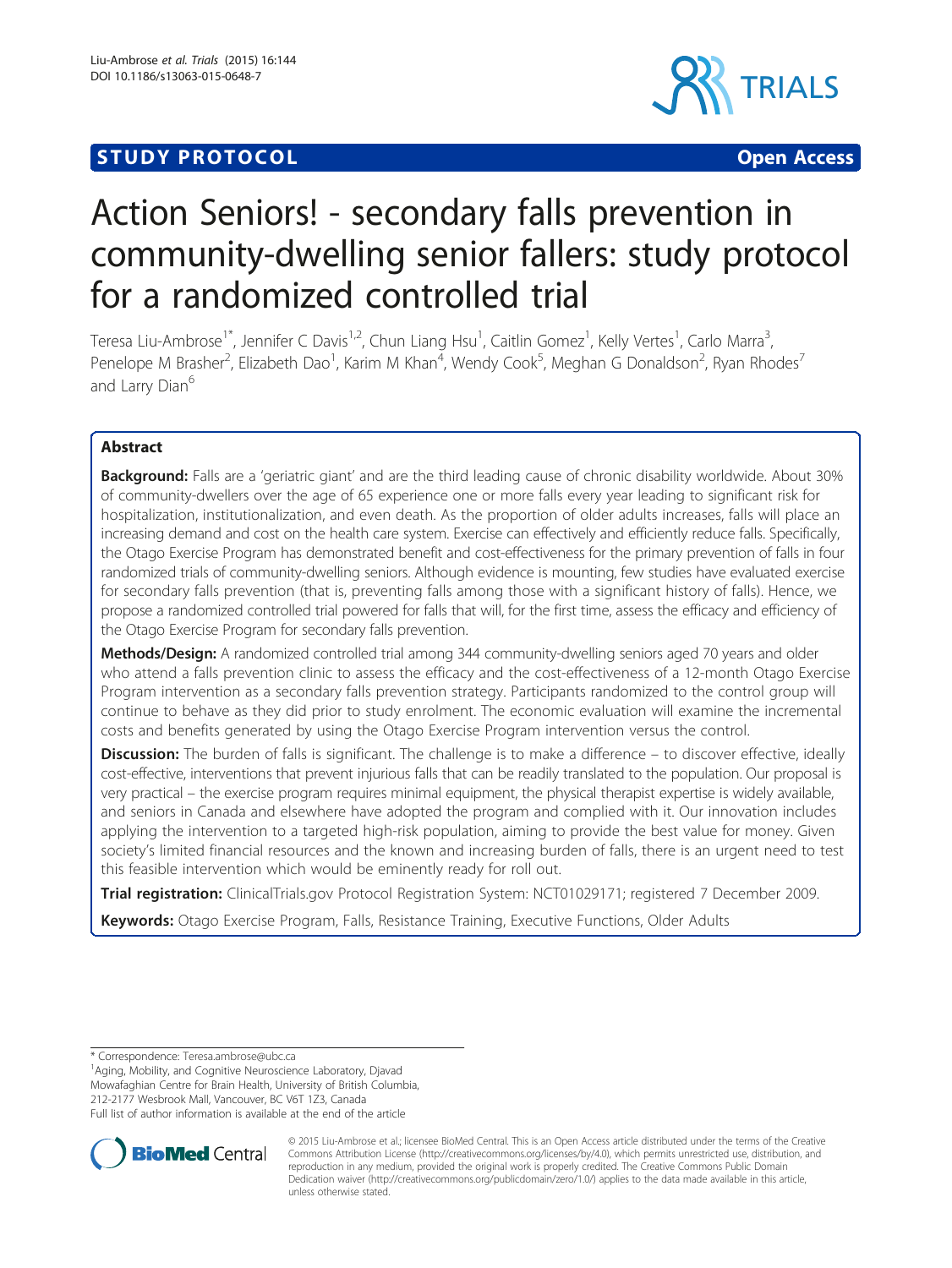#### Background

Falls are a common geriatric syndrome [[1](#page-6-0)] and are the third leading cause of chronic disability worldwide [[2](#page-6-0)]. Falls impose significant risk for hospitalization, institutionalization, and even death [[3](#page-6-0)-[5](#page-7-0)]. About 30% of community-dwellers over the age of 65 experience one or more falls every year [[6](#page-7-0)], with half of these seniors experiencing recurrent falls. With the proportion of older adults increasing, falls will continue to place an increasing health and economic burden on the public health system.

Exercise can effectively reduce falls. Specifically, New Zealand researchers designed a physical therapist-delivered, progressive home-based strength and balance training program tailored for seniors [\[7-11\]](#page-7-0). This intervention – the Otago Exercise Program (OEP) – has demonstrated benefit in four randomized trials of community-dwelling seniors selected based on age alone (that is,  $\geq 80$  years old) [\[7-11](#page-7-0)]. Only one of these four trials designated falls as the primary outcome [\[12\]](#page-7-0) while the others focused on measures of falls risk. Hence, the OEP qualifies as primary falls prevention (that is, preventing falls among those without a history of falls). The Cochrane Collaboration [\[13](#page-7-0)] explicitly identifies the OEP as the exercise training program with the strongest evidence for falls prevention. Although the OEP is the exercise training program with the strongest evidence for primary falls prevention [[13](#page-7-0)], no randomized controlled trial (RCT) powered for falls has evaluated the efficacy of the OEP as a secondary falls prevention (that is, preventing falls among those with a history of falls) strategy. Hence, a rigorously designed RCT with falls as the primary outcome is an essential next step to determine the role of OEP in preventing falls among senior men and women with a significant history of falls. Previous research has demonstrated that the best value for money of various falls prevention strategies comes from targeting high-risk groups [[14](#page-7-0)].

Improved physiological function is the generally accepted mechanism underlying the effectiveness of the OEP in reducing falls [[8](#page-7-0)]. However, in a meta-analysis of four OEP randomized trials, falls were significantly reduced by 35% while postural sway significantly improved by only 9% and there was no significant improvement in knee extension strength [[11\]](#page-7-0). Hence, the OEP may reduce falls via mechanisms other than improved physiological function. Specifically, we have demonstrated proof-of-concept data suggesting that improved cognitive function may be a very important mechanism by which the OEP reduces falls [\[15\]](#page-7-0).

Within the multiple domains of cognitive function, reduced executive functions are associated with falls [\[16-20](#page-7-0)]. Executive functions are higher order cognitive processes that control, integrate, organize, and maintain other cognitive abilities [[21](#page-7-0)]. Executive functions decline substantially with aging [\[22\]](#page-7-0). Importantly, reduced executive functions are prevalent among healthy, community-dwelling seniors with intact global cognitive function (that is, Mini-Mental State Examination (MMSE) score ≥24/30) [\[23,24\]](#page-7-0). This is not surprising given that many of the pathological changes (for example, white matter lesions) associated with reduced executive functions are prevalent but clinically silent [\[25\]](#page-7-0). Our proof-of-concept study provided preliminary evidence that the OEP may improve executive functions in senior fallers [\[15\]](#page-7-0). Given the association between executive functions, exercise, and falls, we hypothesize that improved executive functions may be an important mechanism by which exercise reduces falls. However, this hypothesis is yet to be tested. Furthermore, our proof-of-concept study did not have the sample size to explore whether the observed change in cognitive function was a mediator of the benefit of the OEP.

Thus, we propose a 12-month RCT among communitydwelling seniors aged 70 years and older who attend a secondary falls prevention clinic to assess the efficacy and the cost-effectiveness of the OEP as a secondary falls prevention strategy. Further, we aim to explore the relative importance of both physiological and cognitive factors to falls reduction. Given the immense health and financial burden imposed by falls, our proposed RCT could have significant impact on the health of Canadian seniors and the Canadian health care system.

#### Methods

#### Design

We propose a RCT of 344 community-dwelling senior with a history of falls (that is, one or more falls in the past 12 months), aged 70 and older. Participant randomized to the OEP intervention group will receive the intervention for 12-months. There will be three measurement sessions with monthly monitoring (Figure [1\)](#page-2-0).

#### Setting

All participants will be recruited from the Falls Prevention Clinic at Vancouver General Hospital ([www.fallclinic.](http://www.fallclinic.com) [com](http://www.fallclinic.com)).

#### Participants

All participants attending the Falls Prevention Clinic have sustained one or more falls in the past 12 months. Referrals to the Falls Prevention Clinic are from health care professionals (for example, physicians) for those who sought medical attention for their fall. Patients who attend the Falls Prevention Clinic receive falls risk factor assessment followed by a comprehensive geriatric assessment. The Falls Prevention Clinic care pathway is based on the American Geriatrics Society/British Geriatrics Society/ American Academy of Orthopedic Surgeons Falls Prevention Guidelines [[26\]](#page-7-0) (which is hereafter referred to as "standard of care").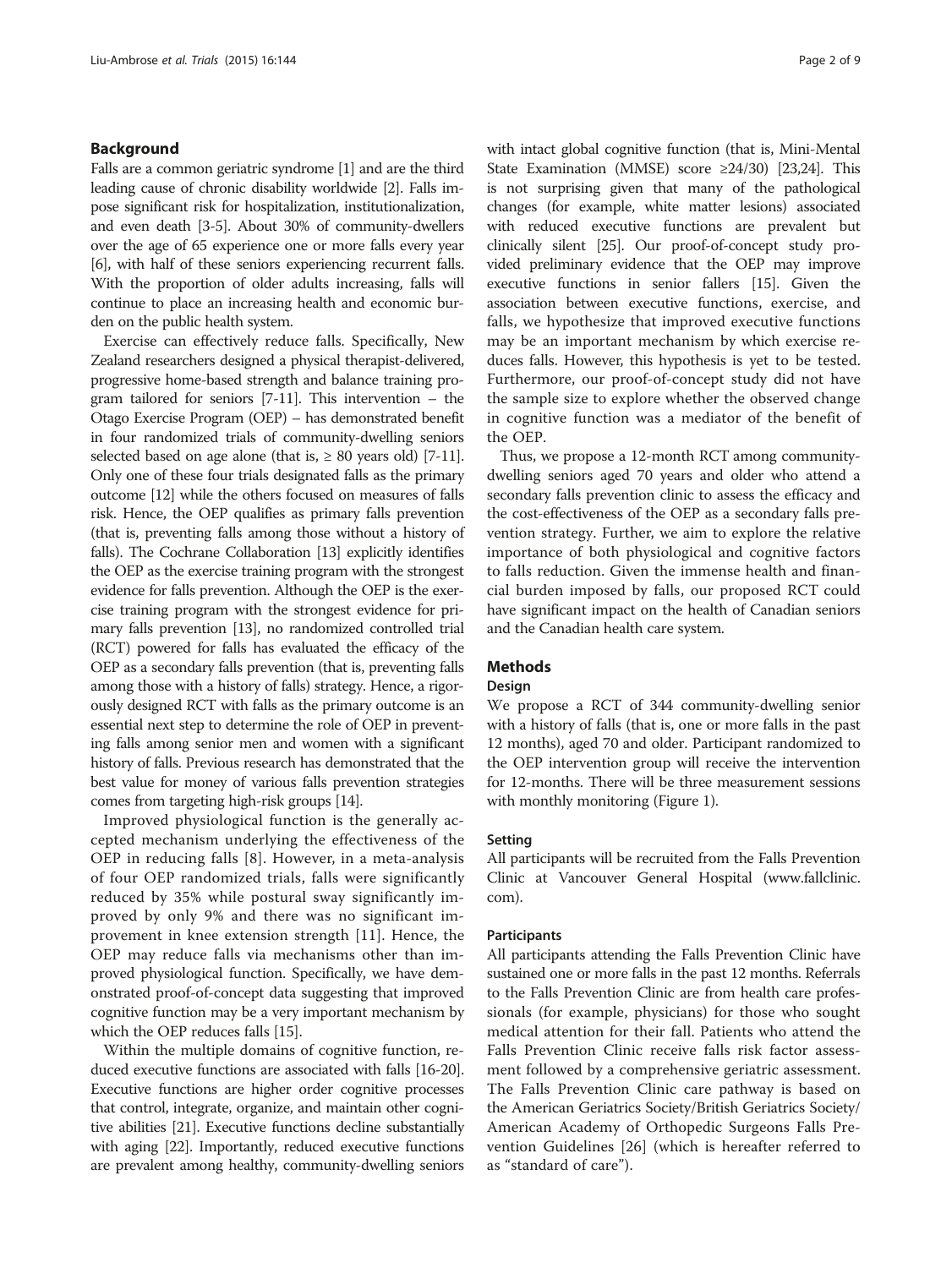<span id="page-2-0"></span>

Charts from the clinic will be reviewed on a weekly basis to identify eligible participants. Those who appear eligible based on detailed chart review will be mailed an information package and asked to call a research assistant if they are interested in participating in the study. When phone contact generates a person's agreement to participate, a research assistant will follow-up with a home visit. During this home visit, the consent form will be reviewed. Once written informed consent is obtained, the research assistant will complete the baseline assessment. Upon completion of the assessment, the research assistant who will remain blinded to group allocation will contact the research coordinator who will access the central randomization service to reveal the treatment allocation.

## Eligibility Inclusion criteria

1. Adults ≥70 years referred by a medical professional to the Falls Prevention Clinic as a result of seeking

medical attention for a non-syncopal fall in the previous 12 months

- 2. Understands, speaks, and reads English proficiently
- 3. MMSE [[27\]](#page-7-0) score ≥24/30
- 4. A Physiological Profile Assessment (PPA; Prince of Wales Medical Research Institute, Sydney, Australia) [[28](#page-7-0)] score of at least 1.0 standard deviation above age-normative value

or

or

Timed Up and Go (TUG) test [[29](#page-7-0)] performance of greater than 15 seconds

one additional non-syncopal fall in the previous 12 months

- 5. Expected to live greater than12 months (based on the geriatricians' expert opinion);
- 6. Living in the Greater Vancouver area
- 7. Community-dwelling (that is, not residing in a nursing home, extended care unit, or assisted-care facility)
- 8. Able to walk 3 meters with or without an assistive device
- 9. Able to provide written informed consent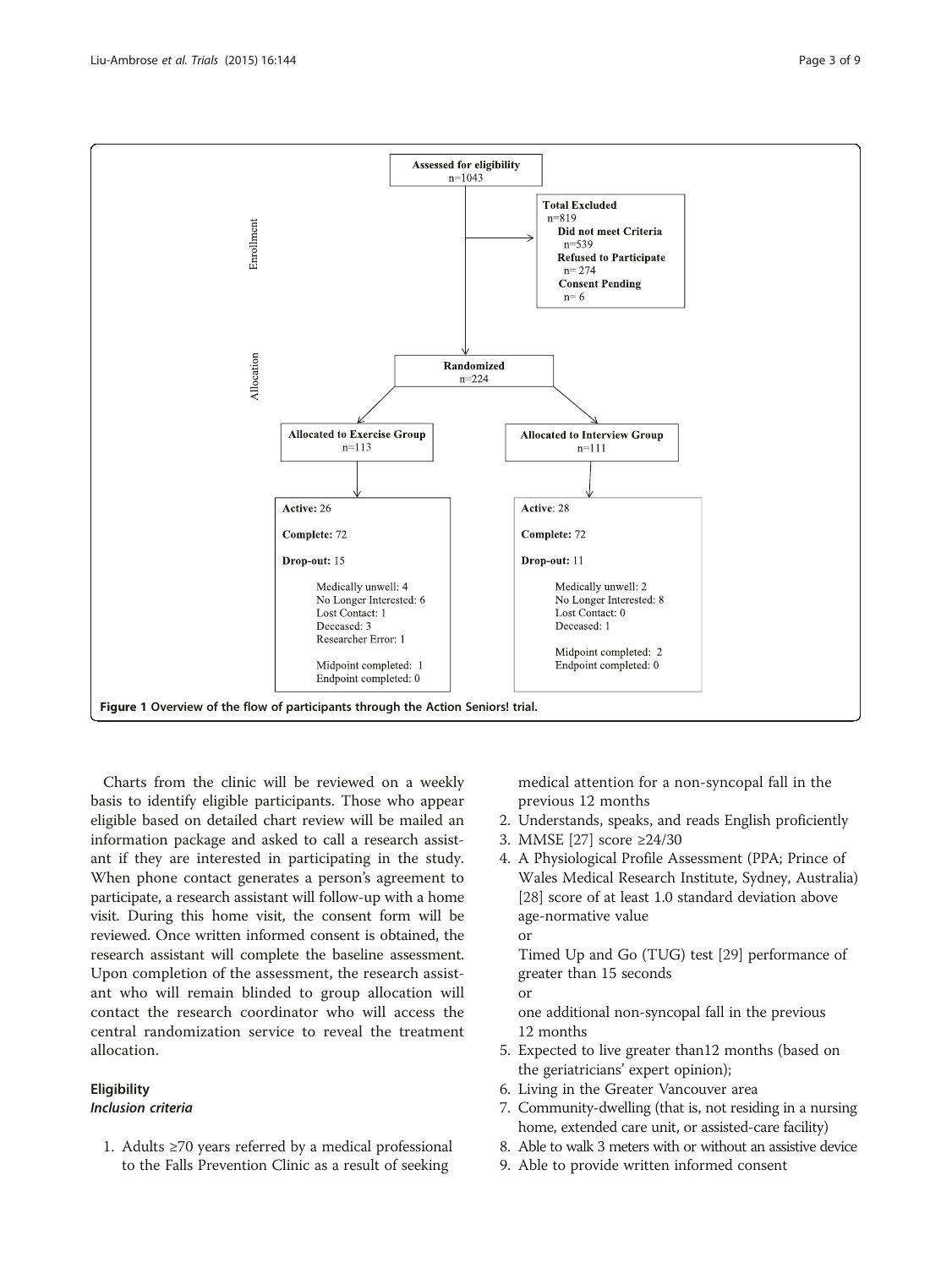#### Exclusion criteria

- 1. Previously diagnosed with or suspected (by the geriatrician) to have neurodegenerative disease (for example. Parkinson's disease)
- 2. Previously diagnosed with or suspected (by the geriatrician) to have dementia (of any type)
- 3. Had a stroke
- 4. Have a history indicative of carotid sinus sensitivity (that is, syncopal falls)

Ethical approval has been obtained from the Vancouver Coastal Health Research Institute (V10-70171, 11 May 2004) and the University of British Columbia's Clinical Research Ethics Board (H04-70171, 11 May 2004).

#### Power calculation

The primary outcome is self-reported number of falls over the 12-month follow-up period. The sample size calculation employs a negative binomial regression model [\[30](#page-7-0)] to account for the overdispersion typical of falls data. Assuming an average fall rate in the control group of 1.0 falls per year, an average follow-up of 0.9 years and an overdispersion parameter, φ, of 1.6, we require 163 seniors per group to have 80% power to detect a 35% relative reduction in fall rate (that is, 1.0 versus 0.65 falls per year). To accommodate a complete loss to follow-up rate of 5% (that is, no fall diaries returned) we will recruit a total of 344 seniors (that is, 172 per group). The estimate of the control fall rate comes from the pooled analysis of four trials in a similar population [[11\]](#page-7-0). The estimate of the overdispersion parameter comes from analysis of the data in Table two of Shumway-Cook [\[31](#page-7-0)] which yields  $\phi = 1.6$ . The estimate for the average length of follow-up is based on our previous proof-of-concept study conducted locally in the same patient population in Greater Vancouver [\[15,32](#page-7-0)]. Only one of 74 participants returned no fall diaries so our estimate of a 5% complete loss to follow-up rate is conservative [[32\]](#page-7-0).

#### Measurements

Baseline measurements will be obtained prior to randomization. There will be three measurement sessions: baseline, 6 months, and 12 months.

## Falls prevention clinic visit

The measurements listed below are acquired as part of the Falls Prevention Clinic visit and will be collected as the participants' baseline values upon informed consent.

Anthropometry Standing height is measured as stretch stature to 0.1 cm per standard protocol. Weight will be measured to 0.1 kg on a calibrated digital scale.

Geriatrician examination All patients undergo a comprehensive geriatrician assessment based on the American Geriatrics Society/British Geriatrics Society/American Academy of Orthopedic Surgeons Falls Prevention Guidelines [[26](#page-7-0)].

General health, falls history, and socioeconomic status General health, falls history in the last 6 months [[33\]](#page-7-0), and socioeconomic status are ascertained by questionnaires.

Global cognitive function Global cognitive function is assessed using both the MMSE [\[27\]](#page-7-0) and the Montreal Cognitive Assessment (MoCA) [\[34\]](#page-7-0). The MoCA is a brief 30-point screening tool for mild cognitive impairment [[34](#page-7-0)] with high sensitivity and specificity. Specifically, it is more sensitive than the MMSE in detecting mild cognitive impairment. Using a cut-off score of 26, the MMSE had a sensitivity of 18%, whereas the MoCA detected 90% of individuals with mild cognitive impairment [[34](#page-7-0)].

Balance and mobility General balance and mobility is assessed with the: 1) Short Physical Performance Battery [[35\]](#page-7-0); and 2) the TUG test [[29\]](#page-7-0). For the Short Physical Performance Battery, participants are assessed on performances of standing balance, walking, and sit-to-stand. Each component is rated out of four points, for a maximum of 12 points. Poor performance on this scale predicts subsequent disability [\[35](#page-7-0)]. For the TUG test, participants are instructed to rise from a standard chair, walk a distance of 3 meters, turn, walk back to the chair and sit down. A TUG performance time of ≥13.5 seconds correctly classified persons as fallers in 90% of cases [[36](#page-7-0)].

Physiological falls risk We use the PPA [\[28](#page-7-0)] to assess physiological falls risk. The PPA is a valid and reliable tool for falls risk assessment. Based on the performance of five physiological domains (postural sway, hand reaction time, quadriceps strength, proprioception, and edge contrast sensitivity), the PPA computes a falls risk score for each individual and this measure has a 75% predictive accuracy for falls in older people [[28\]](#page-7-0). A PPA z-score of 0 to 1 indicates mild risk, 1 to 2 indicates moderate risk, 2 to 3 indicates high risk, and 3 and above indicates marked risk [[37\]](#page-7-0).

Mood We use the 15-item Geriatric Depression Scale [[38](#page-7-0),[39](#page-7-0)] to screen for depression. The Geriatric Depression Scale specifically assesses for depressed mood in older people and a score of 5 and greater indicates depression [\[39\]](#page-7-0).

Co-morbidity The Functional Co-morbidity Index was calculated to estimate the degree of co-morbidity associated with physical functioning [\[40](#page-7-0)].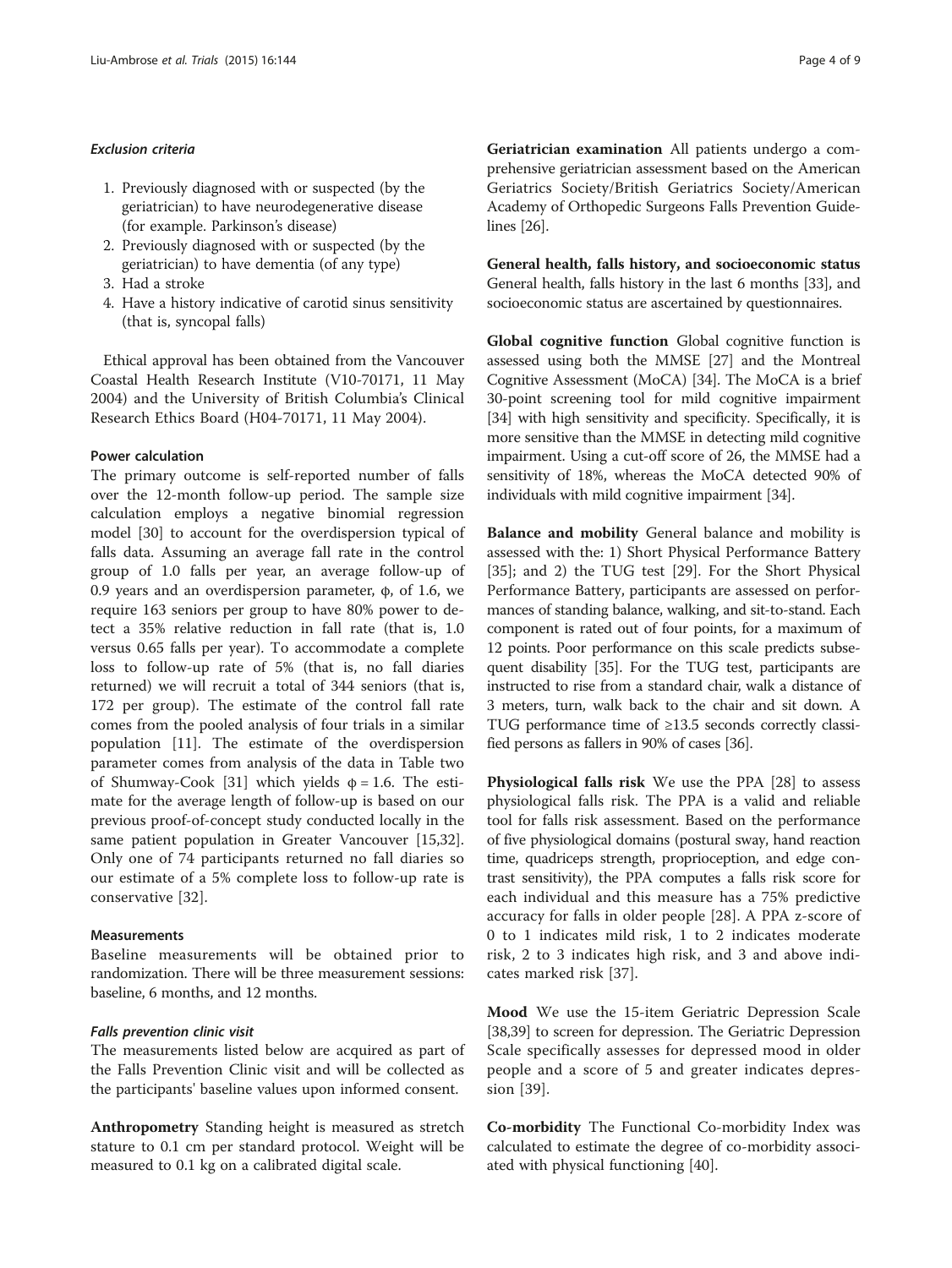Instrumental Activities of Daily Living scale The Lawton and Brody [[41](#page-7-0)] Instrumental Activities of Daily Living Scale screens for impaired instrumental activities of daily living. This scale subjectively assesses ability to telephone, shop, prepare food, housekeep, do laundry, handle finances, be responsible for taking medication, and determining mode of transportation.

#### Baseline home visit

The following additional measures will be acquired during the home visit when written consent is obtained. The maximum time lag between the baseline Falls Prevention Clinic visit and the home visit is 1 month.

Falls-related self-efficacy Falls-related self-efficacy will be assessed by the Activities-Specific Balance Confidence (ABC) Scale. The 16-item ABC Scale [\[42](#page-7-0)] assesses fallsrelated self-efficacy with each item rated from 0% (no confidence) to 100% (complete confidence). The ABC Scale score is correlated with other measures of selfefficacy, distinguishes between individuals of low and high mobility, and corresponds with balance performance measures [\[43](#page-7-0),[44\]](#page-7-0).

Physical activity level Current physical activity level will be assessed by the valid and reliable Physical Activities Scale for the Elderly questionnaire [[45,46](#page-7-0)]. This 12-item scale measures the average number of hours per day spent participating in leisure, household, and occupational physical activities over the previous 7-day period.

Executive functions There is no unitary executive function – rather, there are distinct processes. Thus, no single measure of executive function can adequately tap the construct in its entirety. Within the context of our proposal, we refer to work by Miyake and colleagues [[47](#page-7-0)] who identified three key executive processes: 1) set shifting; 2) updating (or working memory); and 3) selective attention and conflict resolution (or response inhibition). Set shifting requires one to go back and forth between multiple tasks or mental sets [[47](#page-7-0)]. Updating involves monitoring incoming information for relevance to the task at hand and then appropriately updating the informational content by replacing old, no longer relevant information with new incoming information. Conflict resolution involves deliberately inhibiting dominant, automatic, or prepotent responses. We will assess: 1) set shifting using the Trail Making Test (Part A and B) [[48](#page-7-0)]; 2) updating (that is, working memory) using the verbal digits forward and backward test [[49\]](#page-7-0); and 3) response inhibition using the Stroop Colour-Word Test [[50](#page-7-0)]. These standardized neuropsychological tests are sensitive to age- [[48,51](#page-7-0)] and intervention-related changes [[52](#page-7-0)-[56](#page-7-0)]. Information processing speed will be indexed using the Digit Symbol Substitution Test [\[57\]](#page-8-0). For this task, participants are first presented with a series of numbers (1 to 9) and their corresponding symbols. They are asked to draw the correct symbol for any digit placed randomly in pre-defined series in 60 seconds. A higher number of correct answers in this time period indicates better executive functions and processing speed.

Verbal fluency Defined as the rate at which an individual can generate words, verbal fluency will be assessed using both the FAS test (which assesses phonemic verbal fluency) and the animal naming test (which assesses semantic verbal fluency) [[48\]](#page-7-0). For the FAS verbal fluency test, participants will be asked to verbally generate as many words (excluding proper names) as they can starting with the letters "F", "A" and "S", each in 60 seconds [[48\]](#page-7-0). The total number of words generated for all three letters will be used as the measure of performance. For the animal naming test, participants will be asked to generate a list of animal names in 60 seconds [\[48\]](#page-7-0).

Health-related quality of life We will evaluate healthrelated quality of life using Euro-Qol-5D three level (EQ-5D-3 L) [\[58](#page-8-0)]. The EQ-5D ascertains health status according to the following domains: mobility, self-care, usual activities, pain, and anxiety/depression. We will calculate quality-adjusted life years using the weightings from each instrument to compare differences in the incremental cost-effectiveness ratios.

#### Monthly measurement

The following measures will be collected monthly by telephone: 1) current physical activity level as assessed by the Physical Activities Scale for the Elderly questionnaire; and 2) health-related quality of life as assessed by the Short Form 6D [\[59](#page-8-0)], EuroQol EQ-5D-3 L [[58](#page-8-0)], and Health Utilities Index Mark 3 [[60](#page-8-0)]. Strategies to promote adherence to the OEP exercises during these monthly phone calls will also occur.

Through monthly calendars and diaries, participants will be asked to provide the following information: 1) falls and adherence to the OEP (ascertainment of falls and adherence to the OEP will be documented on monthly calendars); and 2) health care resource utilization and costs (participants will complete monthly health care resource use diaries over the 12-month study period).

#### Randomization

Participants will be randomly assigned (1:1) to either the OEP (plus standard of care) group or the standard of care (control) group. The randomization sequence will be stratified by: 1) sex, as falls rate is different between men and women; and 2) geriatrician (LD and WC), as standard of care delivery may differ between physicians.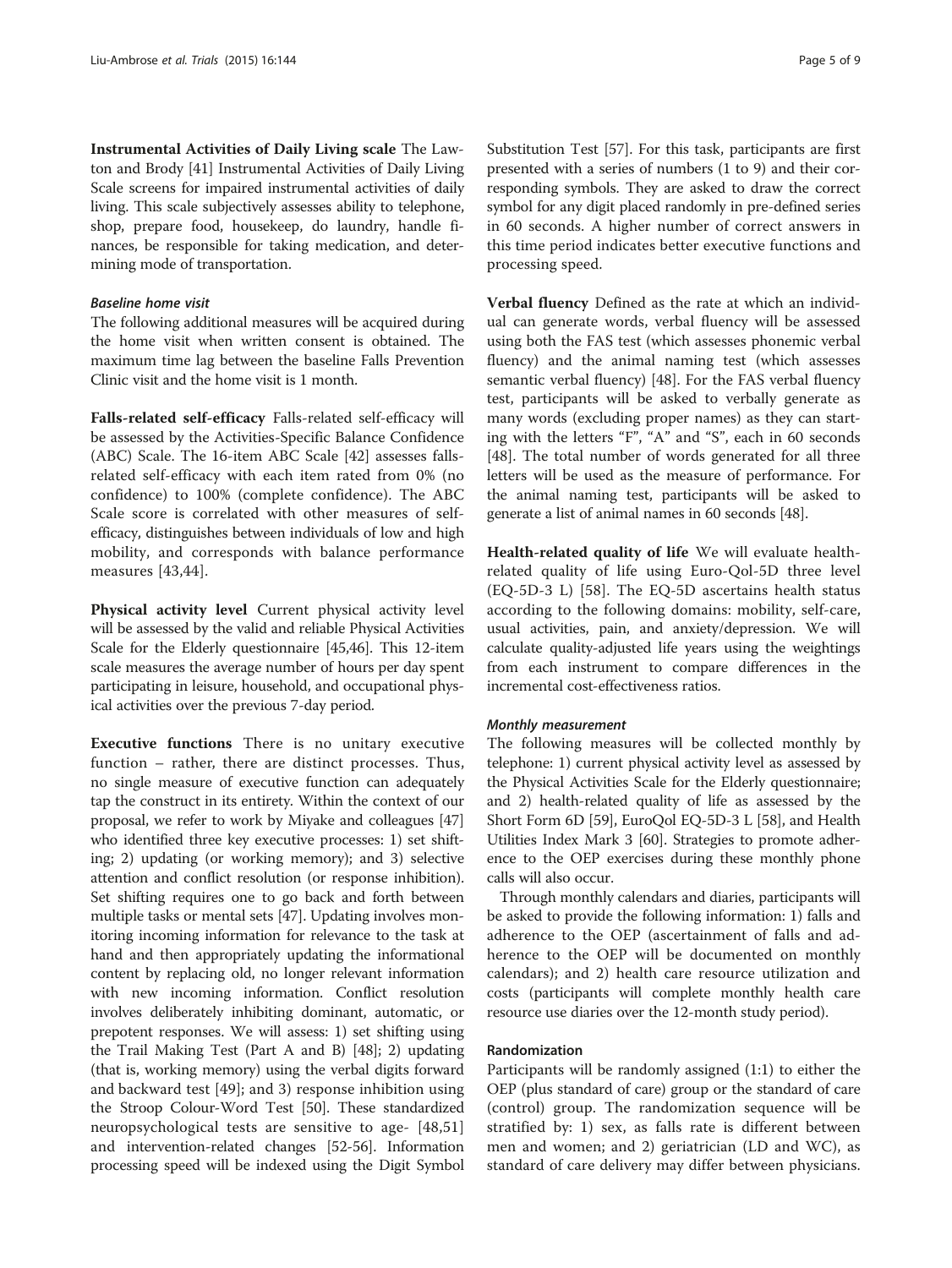Permuted blocks of varying size (for example, 2,4,6) will be employed. To ensure concealment of the treatment allocation, the randomization sequences will be generated and held by a central Internet randomization service.

## Planned trial interventions

#### Otago Exercise Program intervention

The OEP is an individualized home-based balance and strength retraining program [[8,](#page-7-0)[61\]](#page-8-0). It consists of the following strengthening exercises: knee extensor (4 levels), knee flexor (4 levels), hip abductor (4 levels), ankle plantarflexors (2 levels), and ankle dorsiflexors (2 levels). The balance retraining exercises consist of the following: knee bends (4 levels), backwards walking (2 levels), walking and turning around (2 levels), sideways walking (2 levels), tandem stance (2 levels), tandem walk (2 levels), one leg stand (3 levels), heel walking (2 levels), toe walking (2 levels), heel toe walking backwards (1 level), and sit to stand (4 levels).

Licensed physical therapists will deliver the OEP after a standard training session with the research team. For each OEP participant, a physical therapist will visit the home and prescribe a set of suitable exercises from the OEP manual. The same physical therapist will return bi-weekly three additional times to make progressive adjustments to the exercise protocol according to the OEP manual. Each of these four visits in the first 2 months will take approximately 1 hour. The physical therapist's fifth visit will occur 6 months after the initial visit. During this last visit, the physical therapist will check that the OEP exercises are being done correctly and will also encourage the participant to continue with the exercise program. Overall, the participant is asked to perform the OEP balance and strength retraining exercises three times per week (approximately 30 minutes). In addition to the OEP manual, which contains a picture and description of each exercise, each participant will be provided with an adjustable cuff weight (in 0.9 kg increments; range =  $0.9$  to  $9$  kg) to be used with the OEP strength training exercises. Based on data from our proof-of-concept study [[15\]](#page-7-0), the OEP is safe for our target population; only 2 of the 36 OEP participants reported low back pain as adverse events.

#### Standard of care

Participants randomized to "standard of care" they receive standard of care – visits with a geriatrician.

#### Adverse events monitoring

A physician and a statistician external to the daily activities of this study will review and compile a report for all adverse events reported in the study on a monthly basis. They will stop the study if the adverse event data demonstrate any hazards of the intervention (for example, increased falls or fracture) based on the monthly report.

#### Statistical analyses

Our primary, secondary, and tertiary analyses will follow the intention-to-treat principle (that is, all individuals will be analyzed according to their group allocation regardless of compliance).

#### Primary outcome

The rate of falls (the primary outcome) will be compared between the two groups using a negative binomial regression model. The treatment assignment and stratification factors will be included in the model as covariates. Point and interval estimates for the rate ratio will be determined.

#### Secondary outcomes

We will conduct exploratory analyses on the secondary outcomes (PPA, TUG test and Short Performance Physical Battery). Given that a potential source of bias in this trial will result from patients being unblinded to their group allocation, group will be controlled for in all secondary analyses.

#### Economic evaluation

Our economic evaluation will examine the incremental costs and benefits generated by using the OEP intervention versus standard of care. The outcome of our cost effectiveness analysis is the incremental cost-effective ratio (ICER). By definition, an ICER is the difference between the mean costs of providing the competing interventions divided by the difference in effectiveness, where ICER = Δcost/Δeffect [[62](#page-8-0)]. Both a cost-effectiveness analysis and a cost utility analysis will be performed. Based on the primary outcome of the RCT, we will determine the incremental cost of the OEP intervention per fall avoided, relative to standard treatment. We will also conduct a cost-utility analysis. In a cost-utility analysis, the primary outcome is the quality-adjusted life years. These are calculated based on the quality of life of a patient (measured using health utilities) in a given health state and the time spent in that health state. An important aspect of economic evaluations conducted alongside an RCT is how to deal with missing data due to attrition. We will follow recommendations by Oostenbrick and colleagues [[63\]](#page-8-0) and Briggs and colleagues [[64](#page-8-0)], and the International Society for Pharmacoeconomics and Outcomes Research [[65](#page-8-0)], in dealing with missing cost and effectiveness data. We will use a combination of imputation and bootstrapping to quantify uncertainty due to missing values.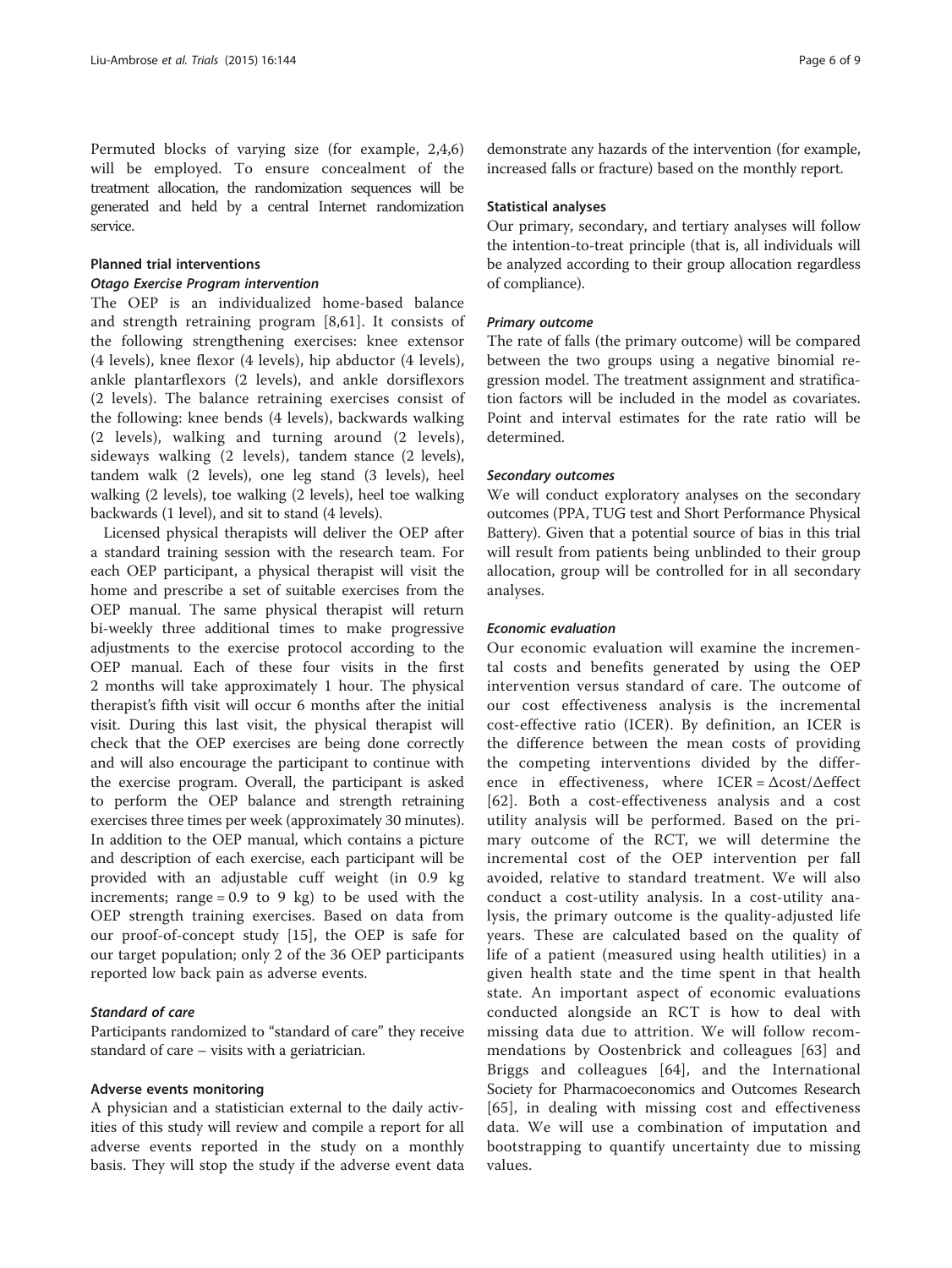#### <span id="page-6-0"></span>Mediation analysis

We will use path analysis – a special case of structural equation modeling where all variables are observed – to investigate how physiological function and cognitive function mediate the effect of the intervention on the primary outcome (that is, falls). Using Mplus 5.1 ([www.statmodel.com](http://www.statmodel.com)) we will fit a negative binomial regression model that includes one independent variable and mediator variables.

## **Discussion**

Our interdisciplinary research team will use a multipronged approach to explore the utility of OEP among seniors at high risk of future falls. The proposed trial may have important public health, economic, and mechanistic implications.

#### Public health

The simple and proven exercise program (that is, the OEP) has already been implemented nationally in New Zealand. Therefore, if our study demonstrates the OEP is an efficacious and efficient (that is, cost-effective) secondary falls prevention program, our findings could be rolled out immediately by policy makers.

#### Economic

The parallel economic evaluation is particularly important because, if the intervention proved to be cost-effective compared with standard of care, it would provide a strong argument for the OEP in the target population even at a time of fiscal restraint. We highlight that this intervention, the OEP, already has manuals, websites, and educational material ready for a 'turn-key' operation.

#### Mechanistic

Better understanding of the primary mechanisms underlying the OEP (that is, our tertiary research objective) would increase our capacity to refine and develop novel interventions for secondary falls prevention for the aging population. If improved executive functions prove to play a significant role in falls reduction, it would be a major contribution to knowledge in this field.

#### Trial status

As of 1 December 2014 we have obtained ethical approval, have registered the trial and we have successfully recruited 227 participants. We will aim to complete recruitment by 2017. One hundred and fifty four patients have completed 6-month follow-up, 133 have completed 12-month follow-up and 26 participants have dropped out. The median number of participation days for individuals who dropped out of the study was 103.5.

#### **Abbreviations**

ABC: Activities-Specific Balance Confidence; EQ-5D-3L: Euro-Qol 5D three level version; ICER: Incremental cost-effective ratio; MMSE: Mini-Mental State Examination; MoCA: Montreal Cognitive Assessment; OEP: Otago Exercise Program; PPA: Physiological Profile Assessment; RCT: Randomized controlled trial; TUG: Timed Up and Go.

#### Competing interests

The authors declare that they have no competing interests.

#### Authors' contributions

TLA wrote the grant application that was funded by the Canadian Institute for Health Research and jointly drafted the Action Seniors! Protocol. JCD contributed to writing the grant application that was funded by the Canadian Institute for Health Research and jointly drafted the Action Seniors! Protocol. CLH, CG, KV, and ED are part of the Action Seniors! Research team and critically reviewed the manuscript. CM and PMB contributed to writing the grant application that was funded by the Canadian Institute for Health Research and critically reviewed the Action Seniors! Protocol. WC critically reviewed the grant application that was funded by the Canadian Institute for Health Research and critically reviewed the Action Seniors! Protocol. KMK contributed to writing the grant application that was funded by the Canadian Institute for Health Research. MGD and RR critically reviewed the grant application that was funded by the Canadian Institute for Health Research. LD is the geriatrician at the Falls Prevention Clinic and part of the Action Seniors! Research team. LD critically reviewed the manuscript. The grant application formed the bases for the manuscript. All authors have read and approved the final manuscript.

#### Acknowledgements

This study is funded by the Canadian Institute for Health Research. TLA is a Canada Research Chair in Physical Activity, Mobility, and Cognitive Neuroscience, a Michael Smith Foundation for Health Research (MSFHR) Scholar, a Canadian Institutes of Health Research (CIHR) New Investigator, and a Heart and Stroke Foundation of Canada's Henry JM Barnett's Scholarship recipient. JCD was funded by a CIHR and MSFHR Postdoctoral Fellowship. ED is funded by a CIHR Doctoral Award - Frederick Banting and Charles Best Canada Graduate Scholarship. CLH is funded by a PhD Alzheimer Society Research Program Award. These funding agencies did not play a role in study design. We obtained approval from UBC Clinical Ethics Review Board.

#### Author details

<sup>1</sup> Aging, Mobility, and Cognitive Neuroscience Laboratory, Djavad Mowafaghian Centre for Brain Health, University of British Columbia, 212-2177 Wesbrook Mall, Vancouver, BC V6T 1Z3, Canada. <sup>2</sup>Centre for Clinical Epidemiology and Evaluation, Vancouver Coastal Health Research Institute & University of British Columbia, 7th Floor, 828 West 10th Avenue, Research Pavilion, Vancouver, BC V5Z 1M9, Canada. <sup>3</sup>School of Pharmacy, Memorial University of Newfoundland, Health Sciences Centre, St. John's, NL A1B 3V6, Canada. <sup>4</sup>Centre for Hip Health and Mobility, Vancouver Coastal Health Research Institute & University of British Columbia, 2635 Laurel St, Vancouver, BC V5Z 1M9, Canada. <sup>5</sup>St Paul's Hospital, University of British Columbia, 1081 Burrard Street, Vancouver, BC V6Z 1Y6, Canada. <sup>6</sup>Vancouver Coastal Health Research Institute, Room 3665, 910 West 10th Avenue, Vancouver, BC V5Z 1M9, Canada. <sup>7</sup>Behavioural Medicine (BMED) Lab, School of Exercise Science Physical and Health Education, University of Victoria, 3800 Finnerty Road, Victoria, BC V8P 5C2, Canada.

#### Received: 15 December 2014 Accepted: 12 March 2015 Published online: 10 April 2015

#### References

- 1. Inouye SK, Studenski S, Tinetti ME, Kuchel GA. Geriatric syndromes: clinical, research, and policy implications of a core geriatric concept. J Am Geriatr Soc. 2007;55:780–91. comments 794–6.
- 2. Murray C, Lopez A. Global and regional descriptive epidemiology of disability: incidence, prevalence, health expectancies, and years lived with disability. In: Murray C, Lopez A, editors. The global burden of disease. Boston: The Harvard School of Public Health; 1996. p. 201–46.
- 3. Pluijm S, Smit J, Tromp E, Stel V, Deeg D, Bouter L, et al. A risk profile for identifying community-dwelling elderly with a high risk of recurrent falling: results of a 3-year prospective study. Osteoporos Int. 2006;17:417–25.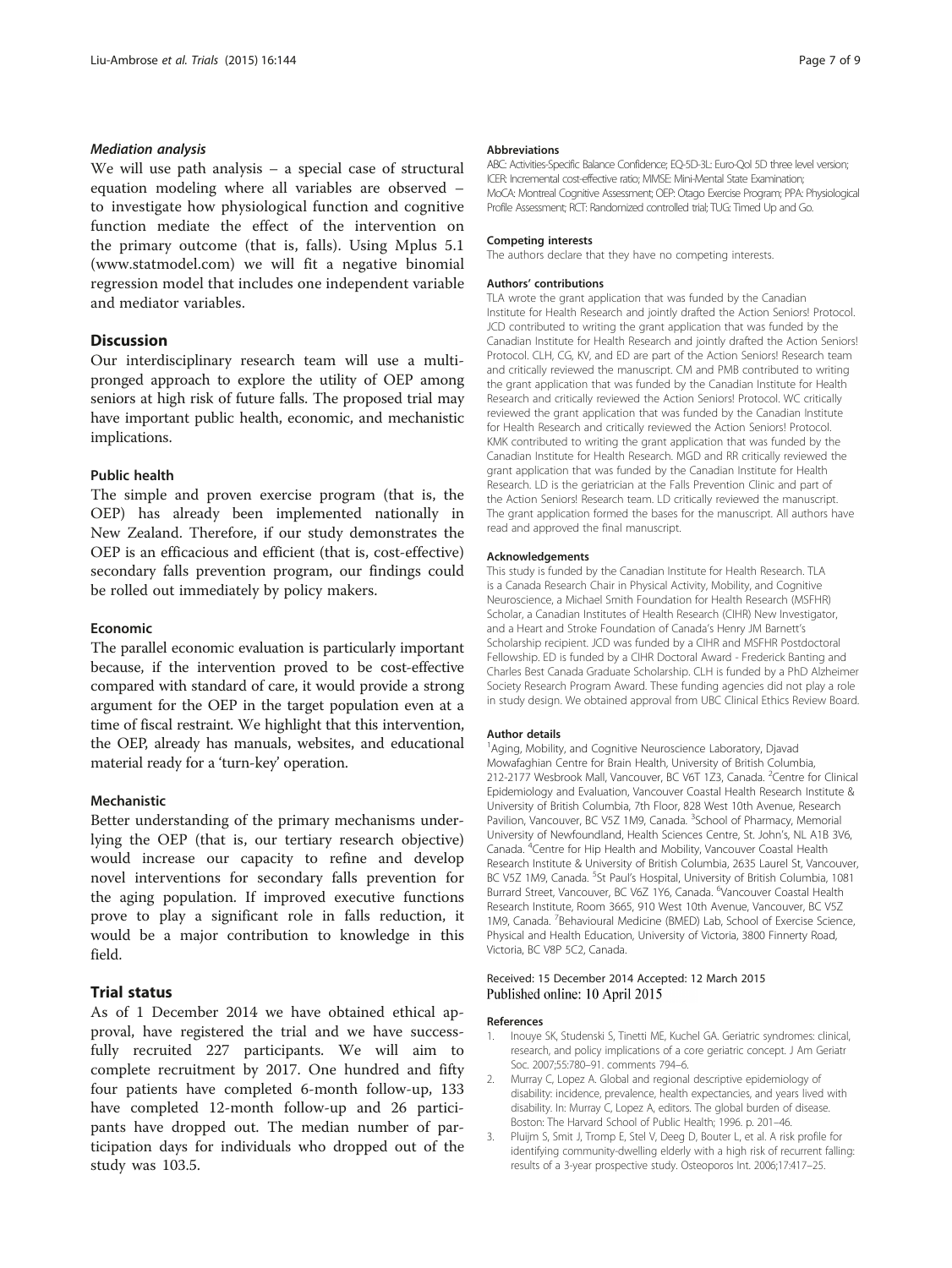- <span id="page-7-0"></span>4. Formiga F, Navarro M, Duaso E, Chivite D, Ruiz D, Perez-Castejon JM, et al. Factors associated with hip fracture-related falls among patients with a history of recurrent falling. Bone. 2008;43:941–4.
- 5. Rockwood K, Stolee P, McDowell I. Factors associated with institutionalization of older people in Canada: testing a multifactorial definition of frailty. J Am Geriatr Soc. 1996;44:578–82.
- 6. Tinetti ME, Speechley M, Ginter SF. Risk factors for falls among elderly persons living in the community. N Engl J Med. 1988;319:1701–7.
- 7. Campbell A, Robertson M, Gardner M, Norton R, Buchner D. Falls prevention over 2 years: a randomized controlled trial in women 80 years and older. Age Ageing. 1999;28:513–8.
- Campbell J, Robertson M, Gardner M, Norton R, Tilyard M, Buchner D. Randomised controlled trial of a general practice programme of home based exercise to prevent falls in elderly women. Br Med J. 1997;315:1065–9.
- Robertson M, Devlin N, Gardner M, Campbell A. Effectiveness and economic evaluation of a nurse delivered home exercise programme to prevent falls. 1: Randomized controlled trial. Br Med J. 2001;322:697–701.
- 10. Robertson M, Gardner M, Devlin N, McGee R, Campbell J. Effectiveness and economic evaluation of a nurse delivered home exercise programme to prevent falls. 2: Controlled trial in multiple centres. Br Med J. 2001;322:701–4.
- 11. Robertson MC, Campbell AJ, Gardner MM, Devlin N. Preventing injuries in older people by preventing falls: a meta-analysis of individual-level data. J Am Geriatr Soc. 2002;50:905–11.
- 12. Skelton D, Dinan S, Campbell M, Rutherford O. Tailored group exercise (Falls Management Exercise – FaME) reduces falls in community-dwelling older frequent fallers (an RCT). Age Ageing. 2005;34:636–9.
- 13. Gillespie LD, Robertson MC, Gillespie WJ, Lamb SE, Gates S, Cumming RG, et al. Interventions for preventing falls in older people living in the community. Cochrane Database Syst Rev (Online). 2009;2:CD007146.
- 14. Davis JC, Robertson MC, Ashe MC, Liu-Ambrose T, Khan KM, Marra CA. Does a home-based strength and balance programme in people aged > or =80 years provide the best value for money to prevent falls? A systematic review of economic evaluations of falls prevention interventions. Br J Sports Med. 2010;44:80–9.
- 15. Liu-Ambrose T, Donaldson MG, Ahamed Y, Graf P, Cook WL, Close J, et al. Otago home-based strength and balance retraining improves executive functioning in older fallers: a randomized controlled trial. J Am Geriatr Soc. 2008;56:1821–30.
- 16. Rapport LJ, Webster JS, Flemming KL, Lindberg JW, Godlewski MC, Brees JE, et al. Predictors of falls among right-hemisphere stroke patients in the rehabilitation setting. Arch Phys Med Rehabil. 1993;74:621–6.
- 17. Rapport LJ, Hanks RA, Millis SR, Deshpande SA. Executive functioning and predictors of falls in the rehabilitation setting. Arch Phys Med Rehabil. 1998;79:629–33.
- 18. Lord S, Fitzpatrick R. Choice stepping reaction time: a composite measure of fall risk in older people. J Gerontol. 2001;10:M627–32.
- 19. Lundin-Olsson L, Nyberg L, Gustafson Y. "Stops walking when talking" as a predictor of falls in elderly people. Lancet. 1997;349:617.
- 20. Anstey KJ, von Sanden C, Luszcz MA. An 8-year prospective study of the relationship between cognitive performance and falling in very old adults. J Am Geriatr Soc. 2006;54:1169–76.
- 21. Stuss DT, Alexander MP. Executive functions and the frontal lobes: a conceptual view. Psychol Res. 2000;63:289–98.
- 22. West RL. An application of prefrontal cortex function theory to cognitive aging. Psychol Bull. 1996;120:272–92.
- 23. Boone KB, Miller BL, Lesser IM, Hill E, D'Elia L. Performance on frontal lobe tests in healthy older individuals. Dev Neuropsychol. 1990;6:215–23.
- 24. Royall DR. Prevalence of executive control function (ECF) impairment among healthy non-institutionalized retirees: the Freedom House Study. Gerontologist. 1998;38S:314–5.
- 25. Thal DR, Del Tredici K, Braak H. Neurodegeneration in normal brain aging and disease. Sci Aging Knowledge Environ. 2004;2004:e26.
- 26. American Geriatrics Society. Guideline for the prevention of falls in older persons. J Am Geriatr Soc. 2001;49:664–72.
- 27. Folstein MF, Folstein SE, McHugh PR. "Mini-mental state": a practical method for grading the cognitive state of patients for the clinician. J Psychiat Res. 1975;12:189–98.
- 28. Lord S, Sherrington C, Menz H, Close J. A physiological profile approach for falls prevention. In: Lord SR, Sherrington C, Menz HB, Close JCT, editors. Falls in older people: risk factors and strategies for prevention. Cambridge: Cambridge University Press; 2001. p. 221–38.
- 29. Whitney JC, Lord SR, Close JC. Streamlining assessment and intervention in a falls clinic using the timed up and go test and physiological profile assessments. Age Ageing. 2005;34:567–71.
- 30. Signorini D. Sample size for Poisson regression. Biometrika. 1991;78:446–50.
- 31. Shumway-Cook A, Silver IF, LeMier M, York S, Cummings P, Koepsell TD. Effectiveness of a community-based multifactorial intervention on falls and fall risk factors in community-living older adults: a randomized, controlled trial. J Gerontol A Biol Sci Med Sci. 2007;62:1420–7.
- 32. Donaldson MG. Falls risk in frail seniors: clinical and methodological studies. Vancouver: University of British Columbia; 2007.
- 33. Cummings S, Nevitt M, Kidd S. Forgetting falls: the limited accuracy of recall of falls in the elderly. J Am Geriatr Soc. 1988;36:613–6.
- 34. Nasreddine ZS, Phillips NA, Bedirian V, Charbonneau S, Whitehead V, Collin I, et al. The Montreal Cognitive Assessment, MoCA: a brief screening tool for mild cognitive impairment. J Am Geriatr Soc. 2005;53:695–9.
- 35. Guralnik JM, Ferrucci L, Simonsick EM, Salive ME, Wallace RB. Lower-extremity function in persons over the age of 70 years as a predictor of subsequent disability. N Engl J Med. 1995;332:556–62.
- 36. Shumway-Cook A, Brauer S, Woollacott M. Predicting the probability for falls in community-dwelling older adults using the Timed Up & Go Test. Phys Ther. 2000;80:896–903.
- 37. Lord SR, Menz HB, Tiedemann A. A physiological profile approach to falls risk assessment and prevention. Phys Ther. 2003;83:237–52.
- 38. Yesavage JA, Brink TL, Rose TL, Lum O, Huang V, Adey M, et al. Development and validation of a geriatric depression screening scale: a preliminary report. J Psychiatr Res. 1982;17:37–49.
- 39. van Marwijk HW, Wallace P, de Bock GH, Hermans J, Kaptein AA, Mulder JD. Evaluation of the feasibility, reliability and diagnostic value of shortened versions of the geriatric depression scale. Br J Gen Pract. 1995;45:195–9.
- 40. Groll DL, To T, Bombardier C, Wright JG. The development of a comorbidity index with physical function as the outcome. J Clin Epidemiol. 2005;58:595–602.
- 41. Lawton MP, Brody EM. Assessment of older people: self-maintaining and instrumental activities of daily living. Gerontologist. 1969;9:179–86.
- 42. Powell L, Myers A. The Activities-specific Confidence (ABC) scale. J Gerontol. 1995;50A:M28–34.
- 43. Myers A, Powell L, Maki B, Holliday P, Brawley L, Sherk W. Psychological indicators of balance confidence: relationship to actual and perceived abilities. J Gerontol. 1996;51A:M37–43.
- 44. Myers A, Fletcher P, Myers A, Sherk W. Discriminative and evaluative properties of the Activities-specific Balance Confidence (ABC) scale. J Gerontol. 1998;53:M287–94.
- 45. Washburn RA, Smith KW, Jette AM, Janney CA. The Physical Activity Scale for the Elderly (PASE): development and evaluation. J Clin Epidemiol. 1993;46:153–62.
- 46. Washburn RA, McAuley E, Katula J, Mihalko SL, Boileau RA. The physical activity scale for the elderly (PASE): evidence for validity. J Clin Epidemiol. 1999;52:643–51.
- 47. Miyake A, Friedman NP, Emerson MJ, Witzki AH, Howerter A, Wager TD. The unity and diversity of executive functions and their contributions to complex "Frontal Lobe" tasks: a latent variable analysis. Cognit Psychol. 2000;41:49–100.
- 48. Spreen O, Strauss E. A compendium of neurological tests. 2nd ed. New York: Oxford University Press, Inc; 1998.
- 49. Wechsler D. Wechsler adult intelligence scale revised. In: The Psychological Corporation. San Antonio, Texas: Harcourt Brace Jovanovich Inc; 1981.
- 50. Trenerry MR, Crosson B, DeBoe J, Leber WR. Stroop neuropsychological screening test manual. Lutz, FL: Psychological Assessment Resources; 1989.
- 51. Kramer AF, Hahn S, Gopher D. Task coordination and aging: explorations of executive control processes in the task switching paradigm. Acta Psychol (Amst). 1999;101:339–78.
- 52. Colcombe S, Kramer AF. Fitness effects on the cognitive function of older adults: a meta-analytic study. Psychol Sci. 2003;14:125–30.
- 53. Kramer AF, Hahn S, Cohen NJ, Banich MT, McAuley E, Harrison CR, et al. Ageing, fitness and neurocognitive function. Nature. 1999;400:418–9.
- 54. Colcombe SJ, Kramer AF, Erickson KI, Scalf P, McAuley E, Cohen NJ, et al. Cardiovascular fitness, cortical plasticity, and aging. Proc Natl Acad Sci U S A. 2004;101:3316–21.
- 55. Tanne D, Freimark D, Poreh A, Merzeliak O, Bruck B, Schwammenthal Y, et al. Cognitive functions in severe congestive heart failure before and after an exercise training program. Int J Cardiol. 2005;103:145–9.
- 56. Kubesch S, Bretschneider M, Freudenmann R, Weidenhammer M, Lehmann M, Spitzer M, et al. Aerobic endurance exercise improves executive functions in depressed patients. J Clin Psychiat. 2003;64:1005–12.